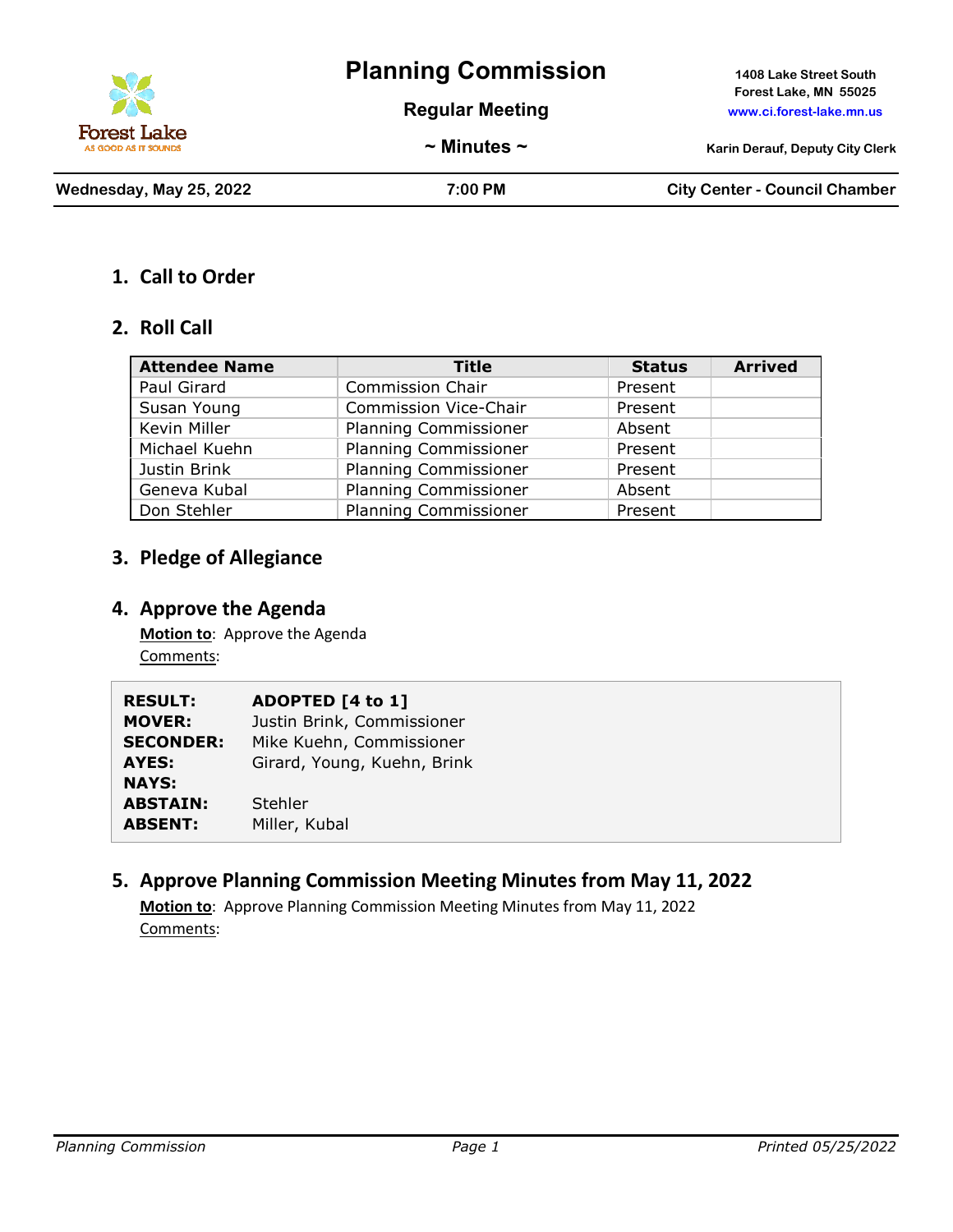

**NAYS:**

# **Planning Commission 1408 Lake Street South**

**Regular Meeting www.ci.forest-lake.mn.us**

**Forest Lake, MN 55025**

**~ Minutes ~ Karin Derauf, Deputy City Clerk**

| Wednesday, May 25, 2022 |                  | $7:00 \text{ PM}$           | <b>City Center - Council Chamber</b> |
|-------------------------|------------------|-----------------------------|--------------------------------------|
| <b>RESULT:</b>          | ADOPTED [4 to 1] |                             |                                      |
| <b>MOVER:</b>           |                  | Susan Young, Commissioner   |                                      |
| <b>SECONDER:</b>        |                  | Mike Kuehn, Commissioner    |                                      |
| AYES:                   |                  | Girard, Young, Kuehn, Brink |                                      |

**ABSTAIN:** Stehler **ABSENT:** Miller, Kubal

### **6. Gateway Green PUD Amendment**

Comments: Interim Zoning Administrator Fuerst presented brief information on the Gateway Green PUD Amendment that was heard at the last Planning Commission Meeting and was tabled due to further changes for parking stalls. He noted that specific parking requirements were based on the type of home that was to be originally built.

Commissioner Young commented on the sidewalk being removed and noted that removing the sidewalk would be removing the "interconnection" of sidewalks from the original plat. Commissioner Kuehn asked about the east side of the building and if the trail connections are currently there. Interim Zoning Administrator Fuerst provided a map showing the trail connections. Commissioner Kuehn asked about an existing park located across the street and if there are any trail connections from the development. Interim Zoning Administrator Fuerst noted that there are no connections to the park from the development.

The applicant commented on the sidewalk being placed across the back of the units because the original units were designed to be accessed from the sidewalk along patios. He noted that the sidewalk is proposed to be removed because it will be difficult to build sidewalks for the new proposed units due to the grade of land.

Commissioner Young expressed concern over not building a sidewalk and that residents would use the space behind their patio on the grass causing erosion. Chair Girard asked

**Motion to:** Recommend to City Council to Approve the PUD Amendment Request to Reconfigure the Lots from 4 To 3, and Remove a Segment of Walkway, with Conditions 1-6 Identified by Staff.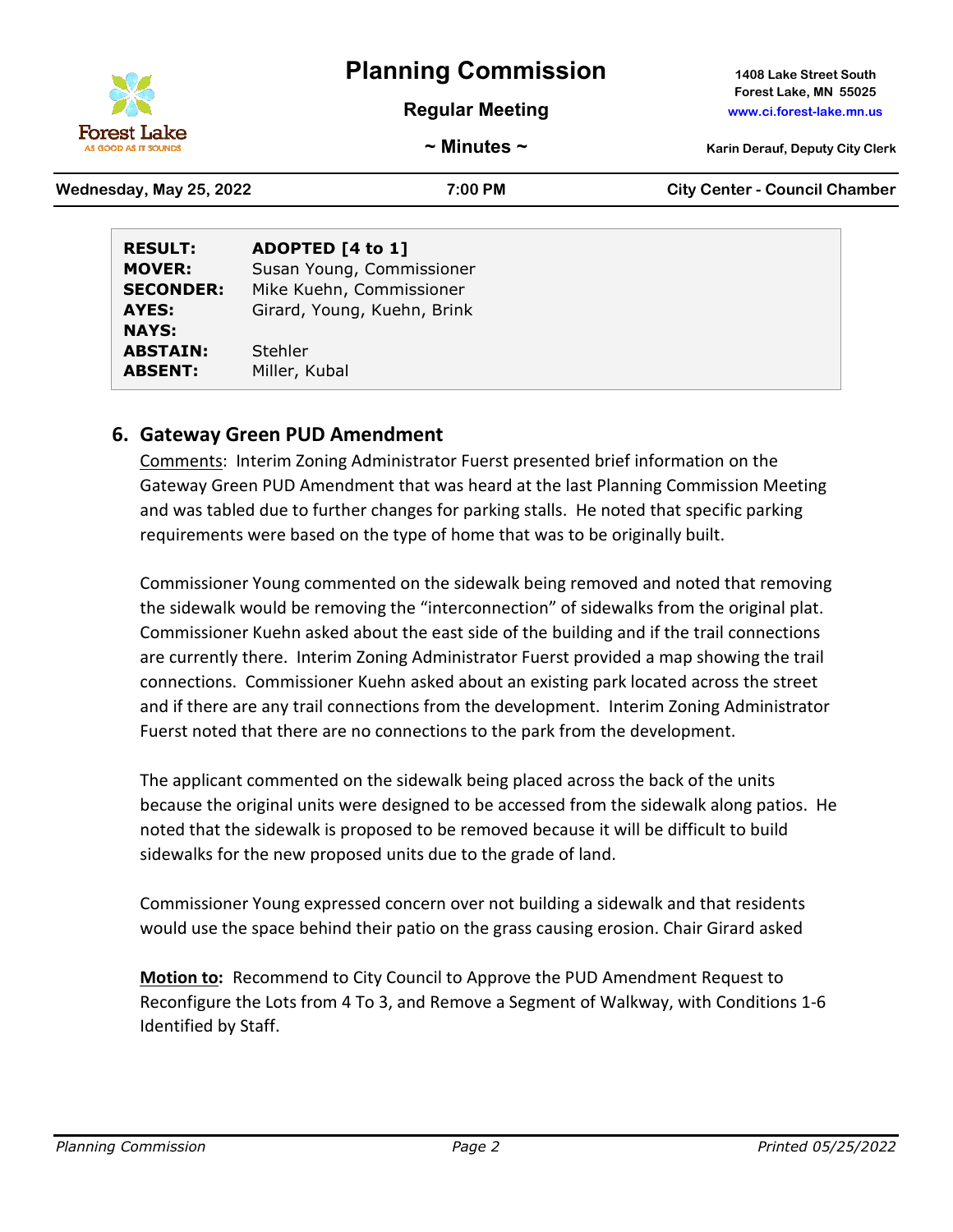

# **Planning Commission 1408 Lake Street South**

**Regular Meeting www.ci.forest-lake.mn.us**

**Forest Lake, MN 55025**

**~ Minutes ~ Karin Derauf, Deputy City Clerk**

**Wednesday, May 25, 2022 7:00 PM City Center - Council Chamber**

| <b>RESULT:</b>   | <b>ADOPTED [UNANIMOUS]</b>           |
|------------------|--------------------------------------|
| <b>MOVER:</b>    | Justin Brink, Commissioner           |
| <b>SECONDER:</b> | Susan Young, Commissioner            |
| AYES:            | Girard, Young, Kuehn, Brink, Stehler |
| <b>NAYS:</b>     |                                      |
| <b>ABSTAIN:</b>  |                                      |
| <b>ABSENT:</b>   | Miller, Kubal                        |

**Motion to:** Recommend to City Council to Approve Elimination of the Sidewalk Located Behind the Proposed Tri-Plex with the 6 Conditions as Outlined by Staff

| <b>RESULT:</b>                                    | <b>ADOPTED [UNANIMOUS]</b>           |
|---------------------------------------------------|--------------------------------------|
| <b>MOVER:</b>                                     | Mike Kuehn, Commissioner             |
| <b>SECONDER:</b>                                  | Don Stehler, Commissioner            |
| AYES:                                             | Girard, Young, Kuehn, Brink, Stehler |
| <b>NAYS:</b><br><b>ABSTAIN:</b><br><b>ABSENT:</b> | Miller, Kubal                        |

### **7. 1840 Forest Road N – Rezoning Request**

**Motion to:** Approve Zoning Amendment for 18440 Forest Rd N from Agricultural to Limited Industrial Business Zone B-3

Comments: Abbi Wittman, Community Development Director, provided information for a rezoning request for the property located at 1840 Forest Road N. She commented that the property is a single family residence with a large pole barn and additional accessory structures. She indicated the residence would be used for office space and the accessory structures would be used to house equipment.

She commented on the future land use map for the Comprehensive Plan and noted that the property is a split-use parcel. She cited several challenges to the property and consistency with the Comprehensive Plan. She also noted that urban services are not scheduled to be available to the property until 2030 to 2040. She indicated that a rezoning now is ideal to provide for interim use of the site until it is ready for redevelopment for urban services.

Commissioner Kuehn asked the applicant, John Koch, what his business is. John noted that his business is the assembly and transport of modular homes and he is seeking a location to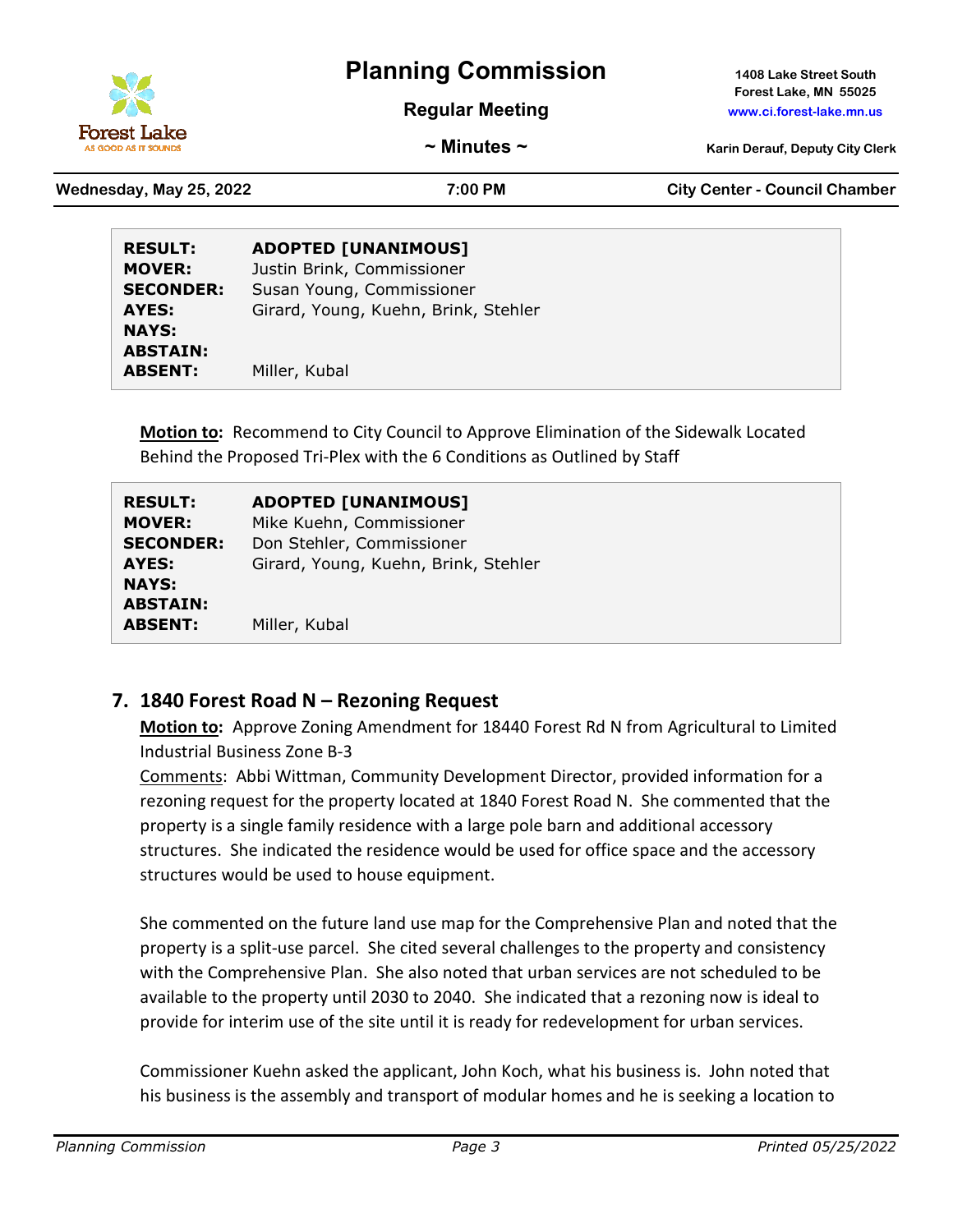**Regular Meeting www.ci.forest-lake.mn.us**

**Planning Commission 1408 Lake Street South Forest Lake, MN 55025**

Forest Lake

| Wednesday, May 25, 2022 | 7:00 PM | <b>City Center - Council Chamber</b> |
|-------------------------|---------|--------------------------------------|
|                         |         |                                      |

house his equipment on the weekends. He noted he will not be building modular homes at the parcel.

Public Hearing opened at 7:41 p.m.

Myron Plautz, Resident, asked about his future business with outdoor sales? He noted that all residents are on private well and septic and expressed concerns over his varying business he is proposing in the future.

Ellen McCarty, Resident, requested that more than just the adjacent neighbors receive information. She commented on the quality of the road, quality of water, and noise. She indicated that there is an already existing asphalt business that has created disruptions and expressed concern about another business there.

Public Hearing closed at 7:49 p.m.

Commissioner Young asked the applicant if he was to purchase the property would the asphalt business stay there. John noted that he has not made any decisions on whether or not the asphalt business would remain but would not make him move out this year during the height of his business season. He also noted that he would not allow the snow removal business.

Chair Girard asked about rezoning and if the asphalt plant would be allowed. Community Development Director Wittman indicated that the asphalt business would not be allowed as a specific use. She also indicated that it is not a currently conforming business. She cited the B3 district land uses.

Commissioner Stehler commented on the ground water and fuel tanks. Community Development Director Wittman noted that she would reach out to additional agencies regarding ground water issues. Commissioner Kuehn clarified that the fuel tank is a holding tank for diesel fuel for vehicles. Commissioner Stehler asked about road maintenance and what other type of business could be brought on to the property that may create heavier road use. Community Development Director Wittman indicated that the urban services are not going to be extended to this area.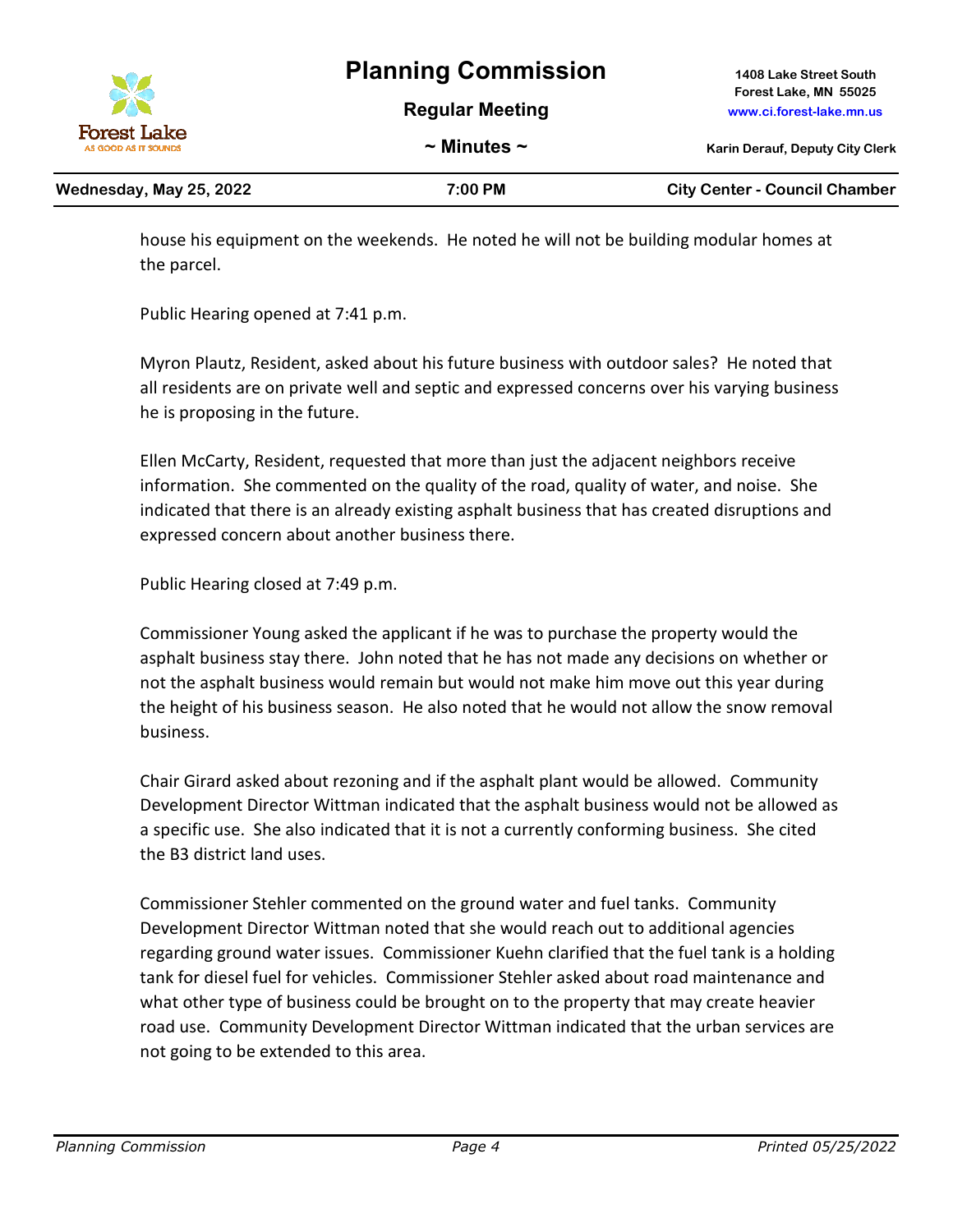|                                                 | <b>Planning Commission</b> | 1408 Lake Street South                            |
|-------------------------------------------------|----------------------------|---------------------------------------------------|
| X<br><b>Forest Lake</b><br>AS GOOD AS IT SOUNDS | <b>Regular Meeting</b>     | Forest Lake, MN 55025<br>www.ci.forest-lake.mn.us |
|                                                 | $\sim$ Minutes $\sim$      | <b>Karin Derauf, Deputy City Clerk</b>            |

| Wednesday, May 25, 2022 | 7:00 PM | <b>City Center - Council Chamber</b> |
|-------------------------|---------|--------------------------------------|
|                         |         |                                      |

Jason Dunlap, Resident, expressed concerns about traffic, water, and future use with the types of businesses that could potentially develop the area. There was a discussion about the Comprehensive Plan and how the zoning districts were considered. Commissioner Young commented on the notification process for public hearings.

Applicant, John Koch, indicated that he would be a good neighbor and stated that he would bring in class 5 to ensure the road is taken care of. Ellen McCarty asked for clarification on the process for future businesses coming in to the area. Community Development Director Wittman commented that there would be a formal process that any future developers would have to be involved in.

| <b>RESULT:</b>                                    | <b>ADOPTED [UNANIMOUS]</b>           |
|---------------------------------------------------|--------------------------------------|
| <b>MOVER:</b>                                     | Paul Girard, Chair                   |
| <b>SECONDER:</b>                                  | Justin Brink, Commissioner           |
| AYES:                                             | Girard, Young, Kuehn, Brink, Stehler |
| <b>NAYS:</b><br><b>ABSTAIN:</b><br><b>ABSENT:</b> | Miller, Kubal                        |

### **8. Residential Lot Standards Review Discussion**

Comments: Interim Zoning Administrator Fuerst commented about the residential lot standard sizes and the MXR-1 discussion at previous meetings. He noted that the MXR-1 is mixed residential zoning for single-family and townhome type residential units. He cited the various lot widths and square footage of lots. He provided a map showing the MXR-1, MXR-2, and MXR-3 zoned districts with the types of uses and densities. He noted that the standards are being reviewed to help establish the goals in the Comprehensive Plan and developers' requests. He noted that a 10-foot side setback is preferred by the City's Emergency Services Staff with a 20-foot width between residential units.

Commissioner Young commented that she was at a local event in an adjacent community and heard comments on development in Forest Lake and the smaller lots. She asked about the technical engineering reasons for having smaller lots and narrower setbacks outside of what developers want. Community Development Director commented that the greater number of lots could make the housing more affordable. Commissioner Young commented on affordability of a home as the purchase price of the home, but rarely the actual cost of services to the city and the property taxes required in relation to affordability for that individual home. Commissioner Stehler commented on the 15,000 versus 8,000 square